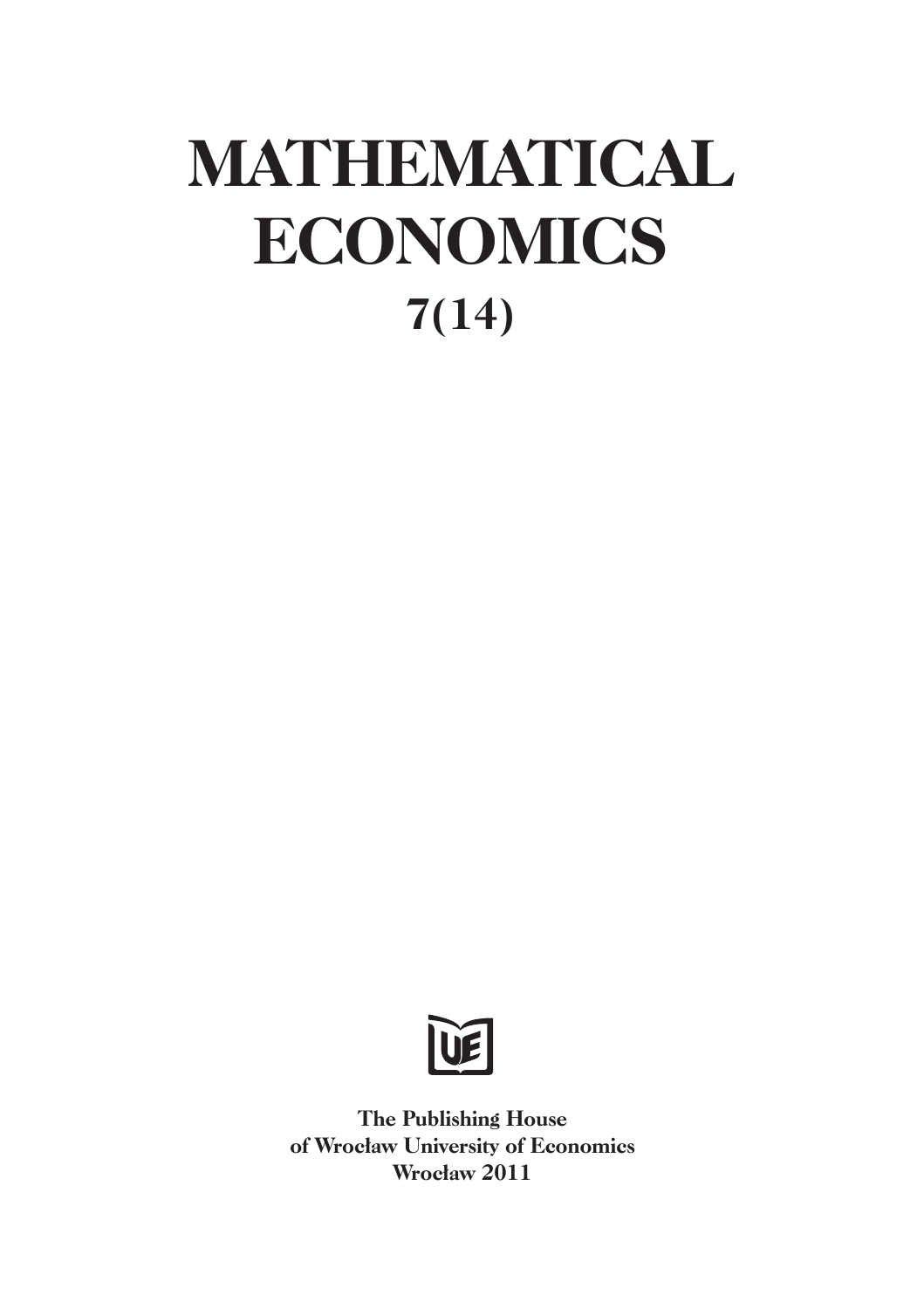# Referee

*Jacek Cukrowski, Igor N. Dubina, Alessandro de Gregorio, Marian Matłoka, Angiola Pollastri, Giuseppe Porro, Achille Vernizzi, Jan Zawadzki* 

Copy-editing

*Elżbieta Macauley, Tim Macauley, Marcin Orszulak* 

Proof reading

*Barbara Łopusiewicz*

Typesetting

*Elżbieta Szlachcic*

# Cover design

## *Robert Mazurczyk*

#### Front cover painting: Paris - Petit Pont (private collection)

This publication is available at: www. journal.ue.wroc.pl and www.ibuk.pl. Abstracts of published papers are available in the international database The Central European Journal of Social Sciences and Humanities http://cejsh.icm.edu.pl

Information of submitting and reviewing paper is available on the Publishing House"s website www.wydawnictwo.ue.wroc.pl

© Copyright by Wrocław University of Economics Wrocław 2011

### ISSN 1733-9707

# The original version: printed

Printing: Printing House TOTEM Print run: 200 copies